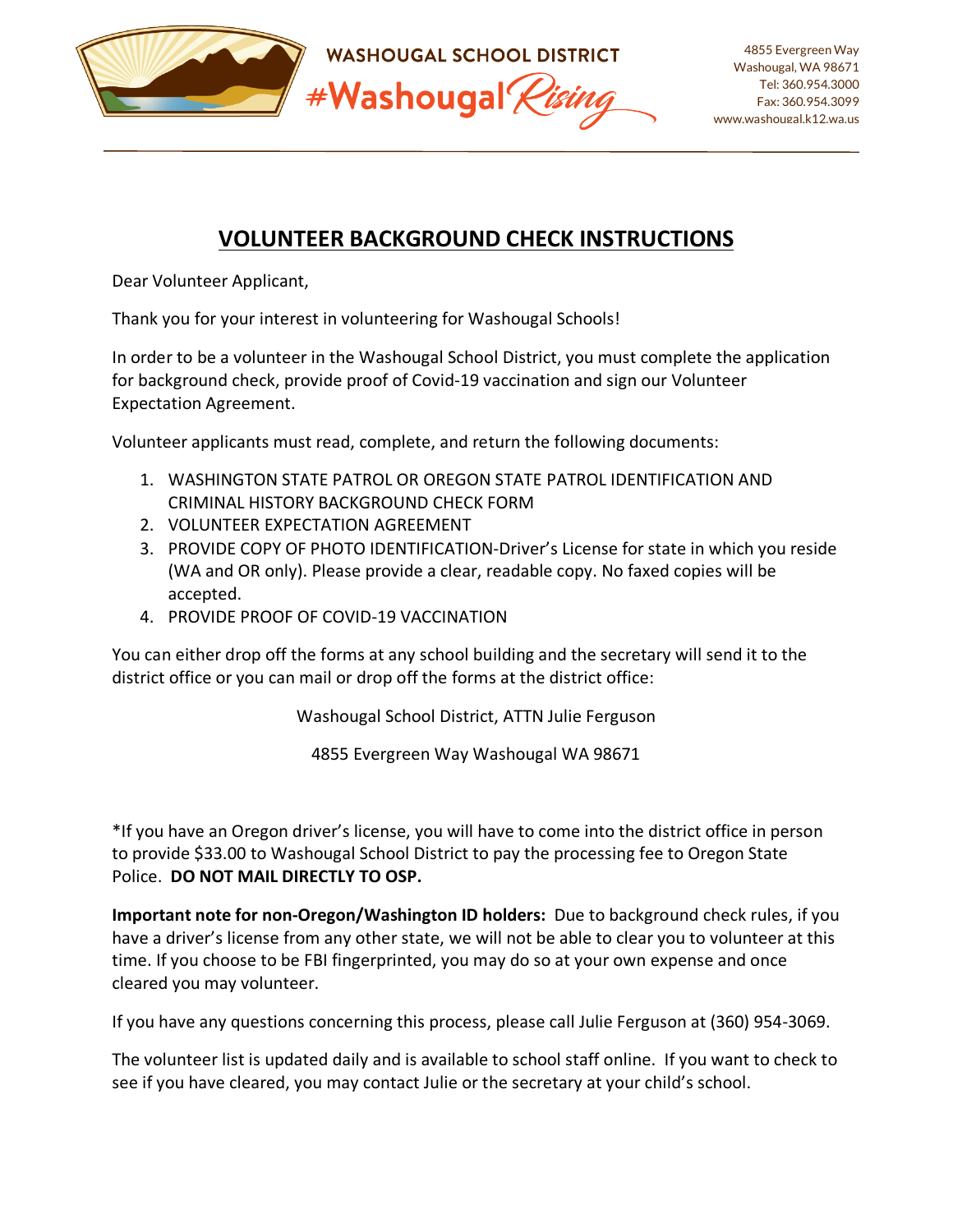### **Washougal School District Volunteer Expectation Agreement**

*Thank you for your interest in volunteering in the Washougal School District. This information is provided as a guide while volunteering. Please review the following carefully and ask any questions that may arise. We want the time you spend volunteering to be a positive experience for all.* 

**Relationships**: For the protection of all, the relationship between you and any student you become acquainted with through volunteering in the Washougal School District must be kept appropriate at all times. Continuing your volunteer relationship through out-of-school contact, such as phone calls, home visits, or visitations to your home, social events, office, vehicle, or activities is not permitted without specific directive from a teacher and/or prior written parental permission. This prohibition, of course, would not restrict out-of-school contact with students who are family friends or known to you through community contacts.

**Appropriate Touching**: Handshakes, "high five", an arm or hug around a shoulder are the only safe and friendly ways to touch a child when you are volunteering. For some children, or for some cultures, even these gestures may be unwelcome. No child should be subject to unwelcome touching no matter how well intended. If a child ever inappropriately touches you, please inform a staff member right away.

**Communication**: You are a role model. Your conversation with students and staff should demonstrate respect for others and should never be perceived as discriminatory, profane, sexist or offensive. No student or staff person should ever be treated differently, spoken to disrespectfully or denied services on the basis of race, religion, disability, age, national origin or marital status. In addition, school personnel or volunteers cannot encourage or promote religious beliefs by class activities, comments or invitations to their place of worship.

**Confidentiality:** As a volunteer you must respect and maintain confidentiality in regard to personal information obtained regarding a child or his/her family with certain exceptions. Reasonable suspicion of abuse, neglect, sexual harassment, illegal or dangerous activities should be shared with staff. Be assured they will follow up on the information.

**Discipline**: Any discipline of a student should be left up to a staff member. Physical punishment is never permitted.

**School Safety Plan**: In the event of an emergency while you are on site (fire, earthquake, etc.) you need to be familiar with the safety plan of the building you volunteer in.

**Check In/Out**: All visitors, including volunteers, are required to sign in at the main office in the school and wear an identification badge while on campus.

I have read and understand the above expectations.

Volunteer's Name (please print) Signature Phone

 $\mathcal{L} = \{ \mathcal{L} \in \mathcal{L} \mid \mathcal{L} \neq \emptyset \}$ 

**\_\_\_\_\_\_\_\_\_\_\_\_\_\_\_\_\_\_\_\_\_\_\_\_\_\_\_\_ \_\_\_\_\_\_\_\_\_\_\_\_\_\_\_\_\_\_\_\_\_\_\_**